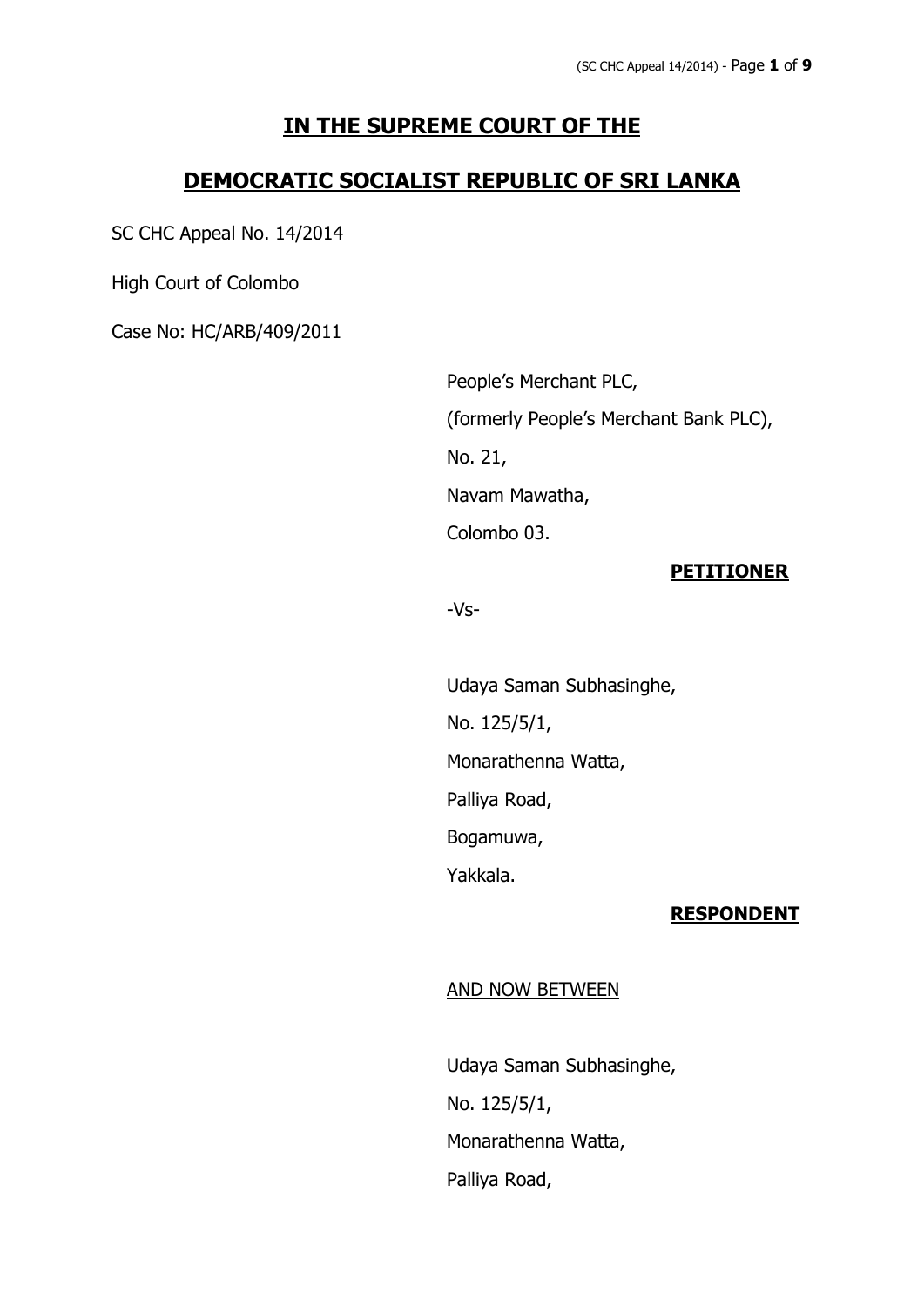Bogamuwa,

Yakkala.

## **RESPONDENT-APPELLANT**

-Vs-

People's Merchant PLC,

(formerly People's Merchant Bank PLC),

No. 21, Navam Mawatha,

Colombo 03.

# **PETITIONER-RESPONDENT**

# Before: **MURDU N. B. FERNANDO PC J**

# **P. PADMAN SURASENA J**

## **A. H. M. D. NAWAZ J**

Counsel: S. N. Vijithsing for the Respondent-Appellant

Lasantha Mudalige for the Petitioner-Respondent.

Argued on: 18-02-2021

Decided on: 23-06-2021

# **P. Padman Surasena J**

The Petitioner - Respondent filed the Petition dated 13-12-2011 and an Affidavit in the High Court of Colombo praying for a decree, in accordance with the award dated 22- 02-2011, made in the arbitration, held in accordance with the agreement between the Petitioner - Respondent and the Respondent Appellant. The purpose of the decree so prayed by the Petitioner – Respondent, was to enforce the said arbitral award in terms of Section 31 of the Arbitration Act No. 11 of 1995 (hereinafter sometimes referred to as 'the Arbitration Act' or 'the Act').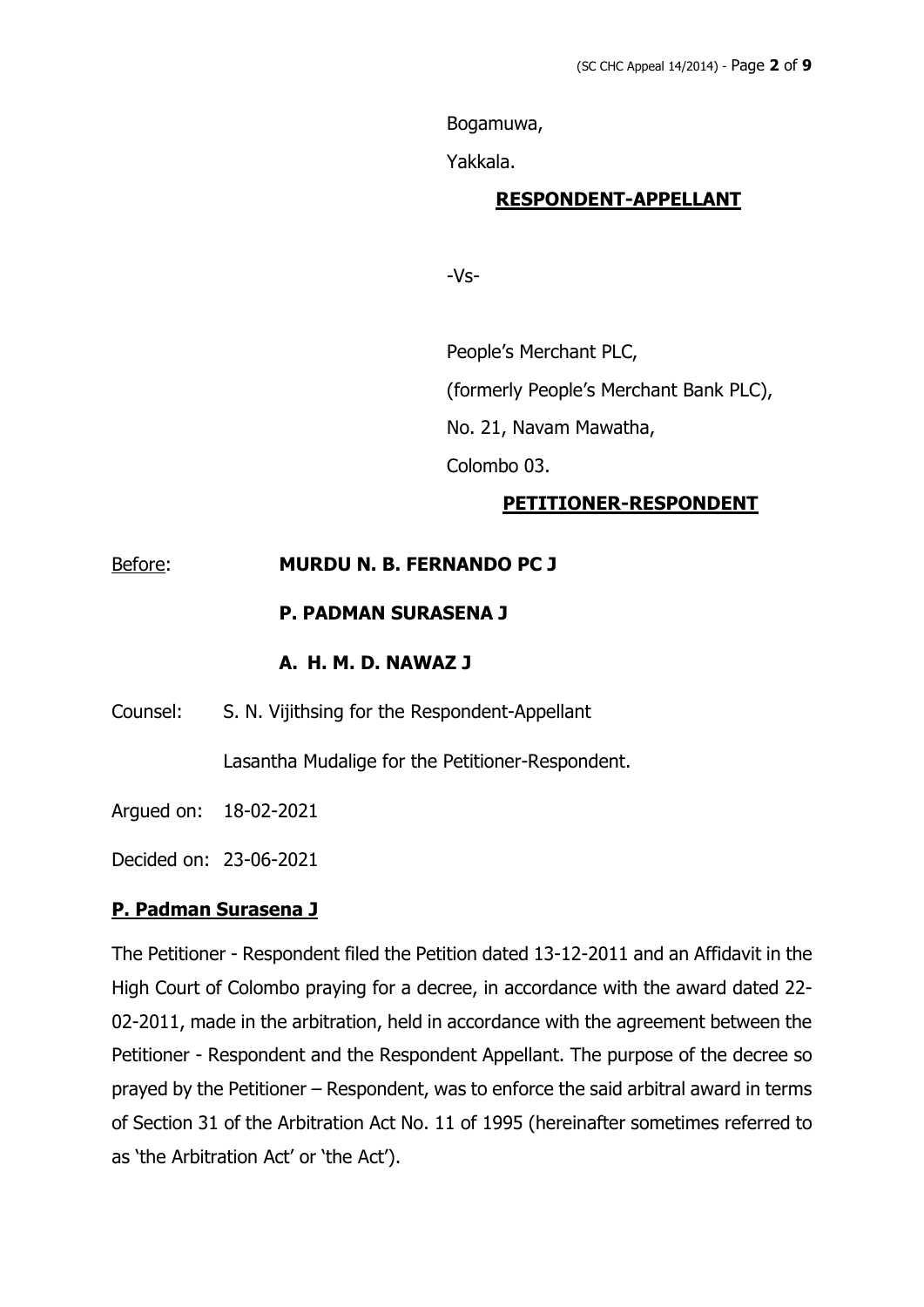Opposing the above claim, the Respondent - Appellant filed his Statement of Objections dated 07-08-2012 praying *inter alia* for an order to set aside the said arbitral award and for the dismissal of the Petition of the Petitioner-Respondent.

After the inquiry, the learned Judge of the High Court by his order dated 10-12-2012, directed to enforce the said arbitral award and enter a decree as per the said arbitral award.

The Respondent - Appellant thereafter filed the Notice of Appeal dated 24-12-2012, and subsequently also filed a Petition of Appeal addressed to this Court dated 31-01- 2013 which includes a prayer to set aside the aforesaid order of the High Court. It is noteworthy that the said Petition of Appeal does not disclose any legal provision by virtue of which the Respondent - Appellant could have become entitled to file such an appeal to this Court.

When the said appeal was taken up before this Court for argument, the learned Counsel who appeared for the Petitioner - Respondent raised a preliminary objection to the maintainability of this appeal stating that there is no legal provision which enables the Respondent-Appellant to file such an appeal to this Court against the impugned order of the High Court. In other words, it was the submission of the learned Counsel for the Petitioner - Respondent that the law has not provided a right of appeal for the Respondent - Appellant in the instant case.

The Respondent - Appellant has lodged the instant appeal against an order made by the High Court under section 31 (1) of the Arbitration Act which states as follows. "A party to an arbitration agreement pursuant to which an arbitral award is made may, within one year after the expiry of fourteen days of the making of the award, apply to the High Court for the enforcement of the award."

Section 31 (6) of the said Act has set out, as to what the High Court must do when such an application is made. It reads as follows.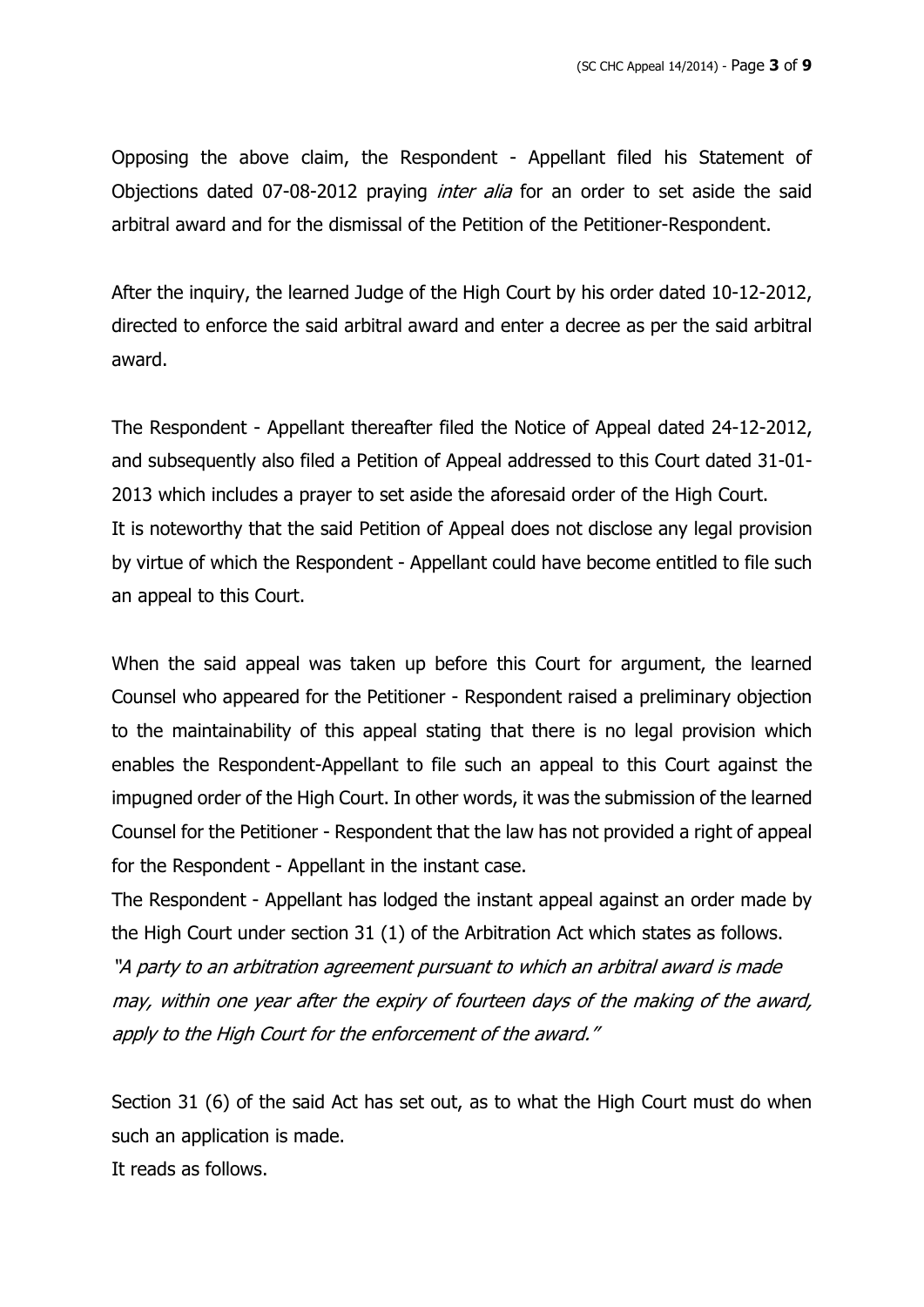"Where an application is made under subsection (1) of this section and there is no application for the setting aside of such award under section 32 or the court sees no cause to refuse the recognition and enforcement of such award under the provisions contained in sections 33 and 34 of this Act, it shall on <sup>a</sup> day of which notice shall be given to the parties, proceed to file the award and give judgment according to the award. Upon the judgment so given <sup>a</sup> decree shall be entered".

To ascertain whether any appeal lies against an order made by the High Court under section 31 of the Act, one has to consider the provisions in section 37 of the Arbitration Act.

## Section 37(1).

"Subject to subsection (2) of this section no appeal or revision shall lie in respect of any order, judgment or decree of the High Court in the exercise of its Jurisdiction under this Act except from an order, judgment or decree of the High Court under this Part of this Act".

The High Court has pronounced the judgment impugned in the instant appeal under section 31 of the Arbitration Act No. 11 of 1995. The said section (s. 31) is in Part VII of the said Act which according to its heading, deals with the applications to courts relating to awards (including recognition and enforcement of foreign awards). As section 37 is also in part VII of the Act, the phrase "this Part of this Act" in section 37(1) is a reference to part VII of the Arbitration Act. Therefore, it is only under section 37 (2) of the Act that an appeal could, if at all, lie to this Court in the instant case.

However, an appeal would be possible under section 37(2) only if the Supreme Court grants leave to appeal on a question of law.

The said provision is as follows.

## Section 37(2).

"An appeal shall lie from an order, judgment or decree of the High Court referred to in subsection (1) to the Supreme Court only on <sup>a</sup> question of law and with the leave of the Supreme Court first obtained".

This means that the Respondent - Appellant in the instant case should necessarily have first obtained the leave of the Supreme Court in respect of the instant appeal.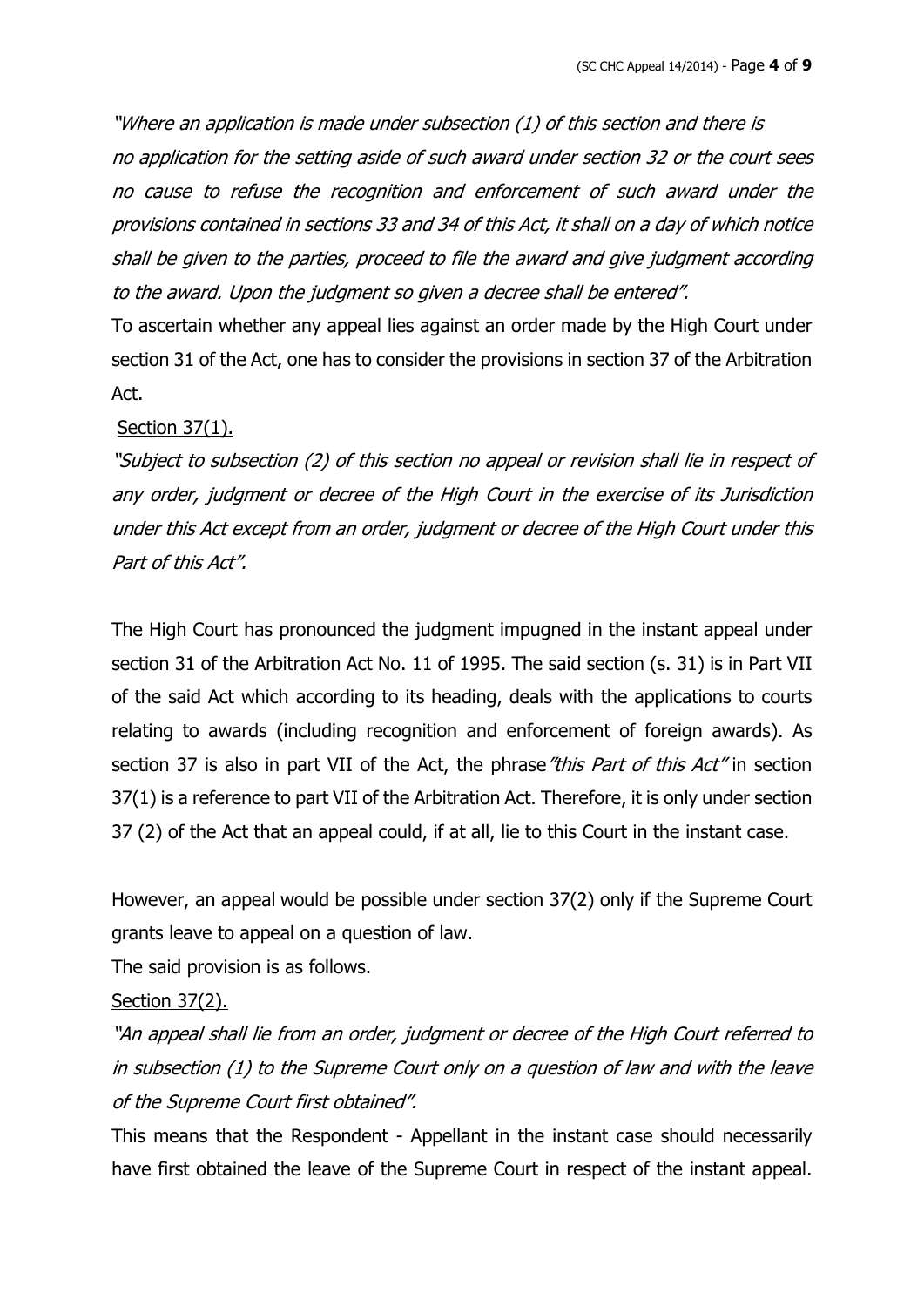Moreover, the Respondent - Appellant should also have submitted a question of law for the consideration of the Supreme Court for granting of leave. Admittedly, the Respondent - Appellant has not done any of the above. In the above circumstances this Court is unable to consider the instant appeal as an appeal filed under section 37 of the Arbitration Act No. 11 of 1995.

It would be appropriate to refer to the case of Board of Investment of Sri Lanka Vs. Million Garment (Pvt) Ltd,<sup>1</sup> at this stage. In the said case, the Supreme Court was called upon to decide on the time limit for filing applications for leave to appeal under Section 37(2) of the Arbitration Act. The learned counsel who appeared for the respondent in that case, raised a preliminary objection stating that the application for leave to appeal was time-barred as the judgment of the High Court was pronounced on 14<sup>th</sup> May 2012, and the application for leave to appeal was lodged in the registry of this Court on 26<sup>th</sup> June 2012 (on the forty-third day after the pronouncement of the impugned judgment). He therefore argued that the petitioner in that case had filed the said application for leave to appeal outside the time limit prescribed by law, for filing of such applications. His Lordship Saleem Marsoof PC J having considered the provisions relevant to the issue at hand, stated as follows.

".... I am fortified in my decision that an application for leave to appeal challenging a decision of the High Court to file of record an arbitral award and pronounce judgement and enter decree accordingly has to be lodged within six weeks of the said judgment and decree, since the language of Section 37 (1) of the Arbitration Act manifests <sup>a</sup> clear legislative intent to curtail appeals from orders and awards of arbitral tribunals with <sup>a</sup> view to giving full effect to the concept of party autonomy and maintaining the efficacy of the arbitral process. More so, because Section 37 (2) of the said Act seeks to confine appeals to any order, judgement or decree of the High Court made under Part VII of the Act relating to the enforcement and setting aside of arbitral awards by limiting them to those involving <sup>a</sup> question of law and imposing the further

<sup>1</sup> SC (HC) LA 58/2012; Decided on 24.10.2014.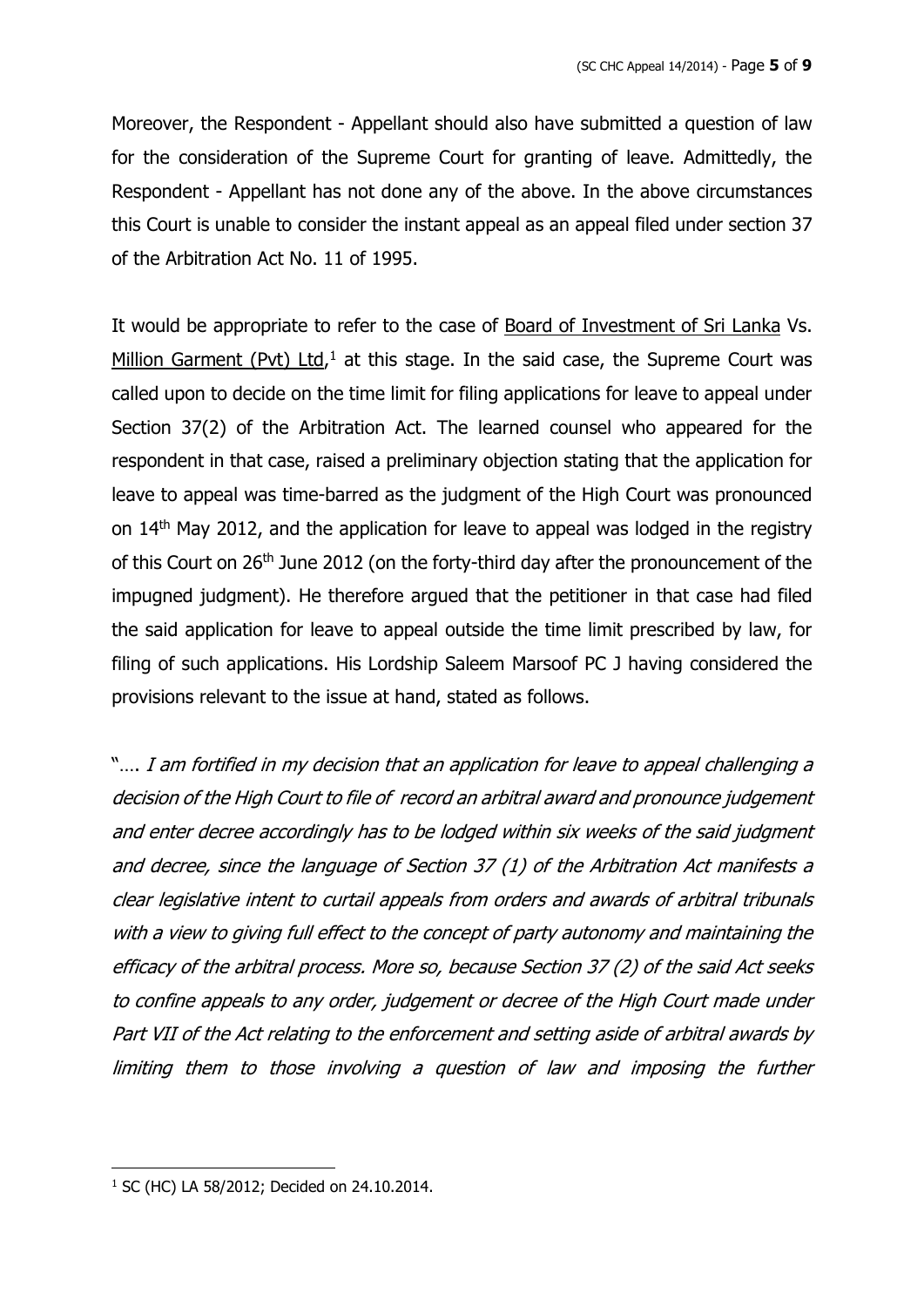requirement of obtaining the leave of the Supreme Court for proceeding with the same, with the same objectives in mind. ....."

The learned counsel for the Respondent - Appellant, Mr. Vijith Sing conceded that the Respondent - Appellant has not first obtained the leave of the Supreme Court on a question of law in the instant appeal. However, he thereafter submitted that this Court nevertheless has jurisdiction to entertain this appeal both under Article 127 of the Constitution and in the exercise of revisionary powers of this Court. It is to the said arguments I would now turn.

Article 127 of the Constitution of the Democratic Socialist Republic of Sri Lanka is as follows.

"127. (1) The Supreme Court shall, subject to the Constitution, be the final Court of civil and criminal appellate jurisdiction for and within the Republic of Sri Lanka for the correction of all errors in fact or in law which shall be committed by the Court of Appeal or any Court of First Instance, tribunal or other institution and the judgements and orders of the Supreme Court shall in all cases be final and conclusive in all such matters.

(2) The Supreme Court shall, in the exercise of its jurisdiction, have sole and exclusive cognizance by way of appeal from any order, judgement, decree, or sentence made by the Court of Appeal, where any appeal lies in law to the Supreme Court and it may affirm, reverse or vary any such order, judgement, decree or sentence of the Court of Appeal and may issue such directions to any Court of First Instance or order <sup>a</sup> new trial or further hearing in any proceedings as the justice of the case may require, and may also call for and admit fresh or additional evidence if the interests of justice so demands and may in such event, direct that such evidence be recorded by the Court of Appeal or any Court of First Instance."

Article 127 (2) sets out what this Court can do in the exercise of its appellate jurisdiction and therefore the said Article comes into operation only when it considers an appeal lawfully filed before it.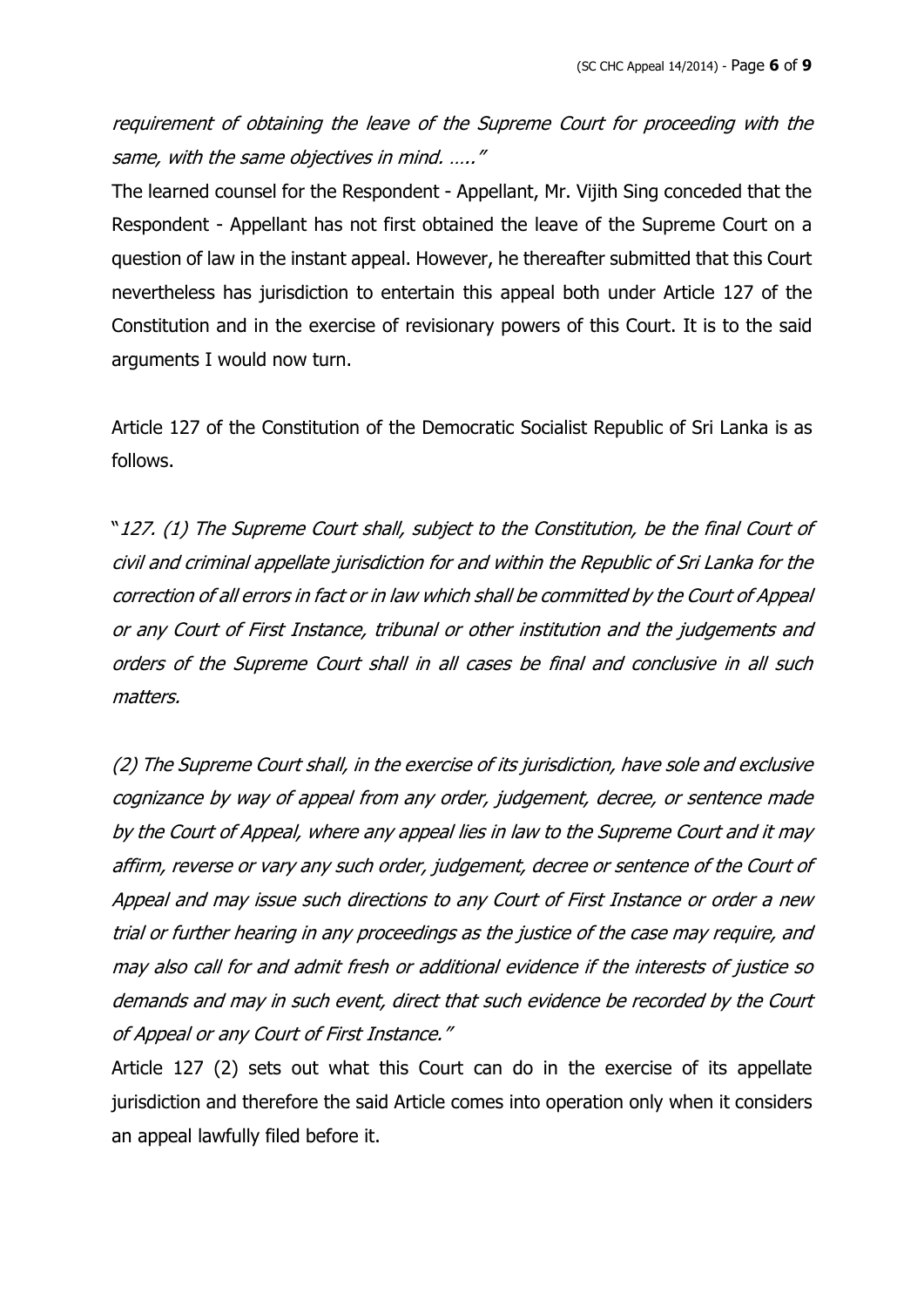Article 127 (1) has specifically subjected itself to the other provisions of the Constitution. This is clear from the wording "The Supreme Court shall, subject to the Constitution,..", found in that Article.

Thus, Article 127 (1) must be read with Article 128 of the Constitution. This is because Article 128 is another provision in the Constitution which has specified several channels through which any appeal can reach this Court.

It is as follows.

#### Article 128

"(1) An appeal shall lie to the Supreme Court from any final order, judgement, decree or sentence of the Court of Appeal in any matter or proceedings, whether civil or criminal, which involves <sup>a</sup> substantial question of law, if the Court of Appeal grants leave to appeal to the Supreme Court ex mero motu or at the instance of any aggrieved party to such matter or proceedings;

(2) The Supreme Court may, in its discretion, grant special leave to appeal to the Supreme Court from any final or interlocutory order, judgement, decree, or sentence made by the Court of Appeal in any matter or proceedings, whether civil or criminal, where the Court of Appeal has refused to grant leave to appeal to the Supreme Court, or where in the opinion of the Supreme Court, the case or matter is fit for review by the Supreme Court:

Provided that the Supreme Court shall grant leave to appeal in every matter or proceedings in which it is satisfied that the question to be decided is of public or general importance.

(3) Any appeal from an order or judgement of the Court of Appeal, made or given in the exercise of its jurisdiction under Article 139, 140, 141, 142 or 143 to which the President, <sup>a</sup> Minister, <sup>a</sup> Deputy Minister or <sup>a</sup> public officer in his official capacity is <sup>a</sup> party, shall be heard and determined within two months of the date of filing thereof.

(4) An appeal shall lie directly to the Supreme Court on any matter and in the manner specifically provided for by any other law passed by Parliament."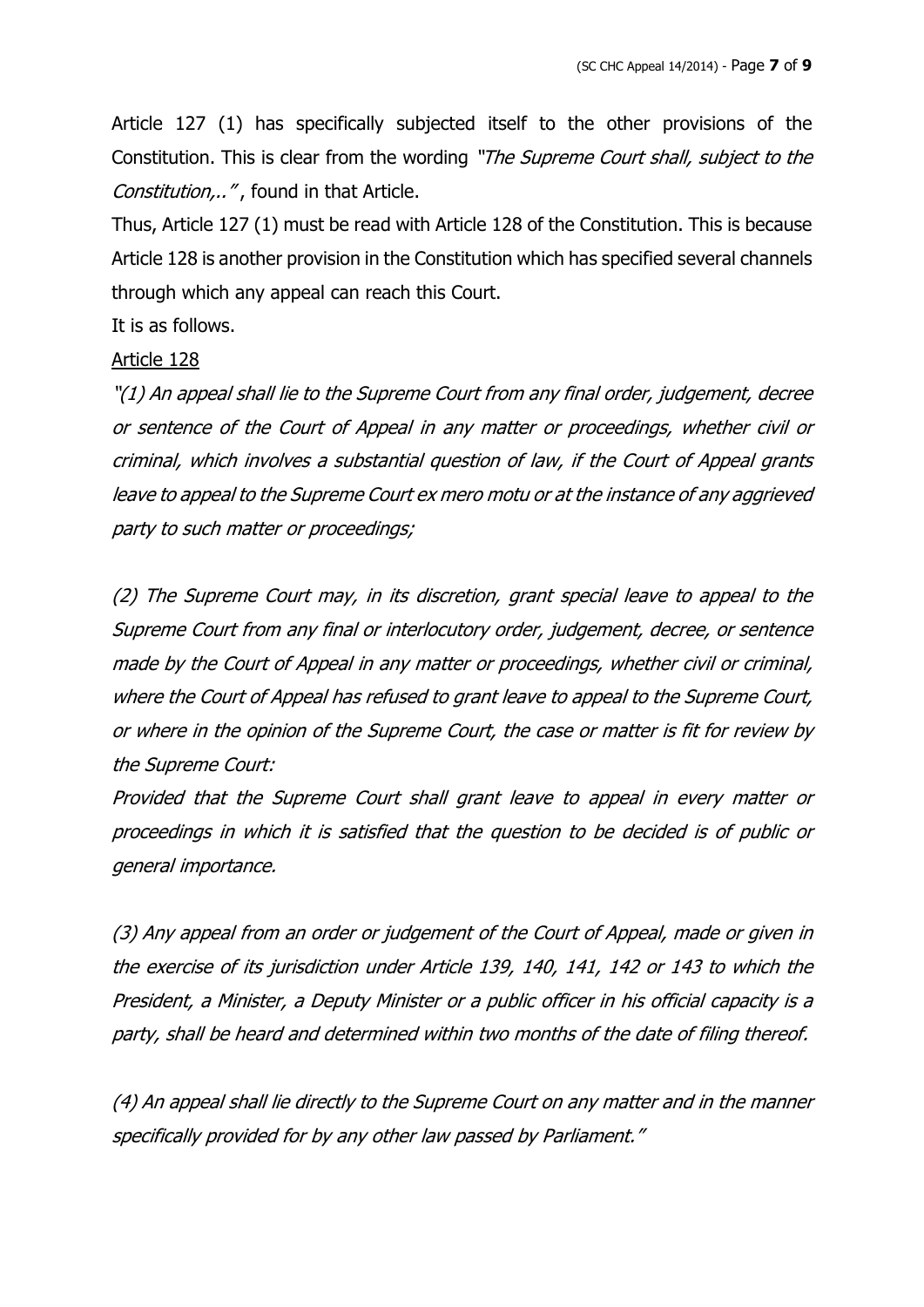As Article 128 (1), (2), (3) refers only to orders or judgements of the Court of Appeal they have no relevance to the instant case as it is an appeal against an order made by the High Court. Thus, the provision applicable to the instant case is clearly Article 128 (4) of the Constitution and the 'law passed by parliament' relevant to the instant case is section 37 in part VII of the Arbitration Act.

I have already dealt with that section and held that the Respondent - Appellant in the instant case, has not first obtained, the leave of the Supreme Court on a question of law, as required by that section and therefore the instant appeal is not an appeal filed under section 37 of the Arbitration Act.

For the above reasons, I have no hesitation to reject the above argument that this Court nevertheless has jurisdiction to entertain this appeal under Article 127 of the Constitution.

Although the learned counsel for the Respondent - Appellant, Mr. Vijitha Sing, submitted that this Court has jurisdiction to consider this appeal in the exercise of its revisionary powers, this Court has not been vested with such power by any law. Mr. Vijith Sing, also did not refer to any provision of law under which this Court could have exercised such revisionary power. In my view there is no merit in this argument and it should suffice to say that 'the Supreme Court is a creature of statute and its powers are statutory' as stated by His Lordship Amerasinghe J in the case of Jeyaraj Fernandopulle vs. Premachandra De Silva and Others.<sup>2</sup>

In the case of Mahesh Agri Exim (Pvt) Ltd Vs. Gaurav Imports (Pvt) Ltd and Others,<sup>3</sup> this Court had to consider the question whether this Court has revisionary jurisdiction against orders made by the Commercial High Court. I had the privilege of agreeing with His Lordship Justice Priyantha Jayawardena who stated in that case, the following.

<sup>2</sup> 1996 (1) SLR 70.

<sup>3</sup> SC Revision No. 02/2013 Decided on 30-07-2019.